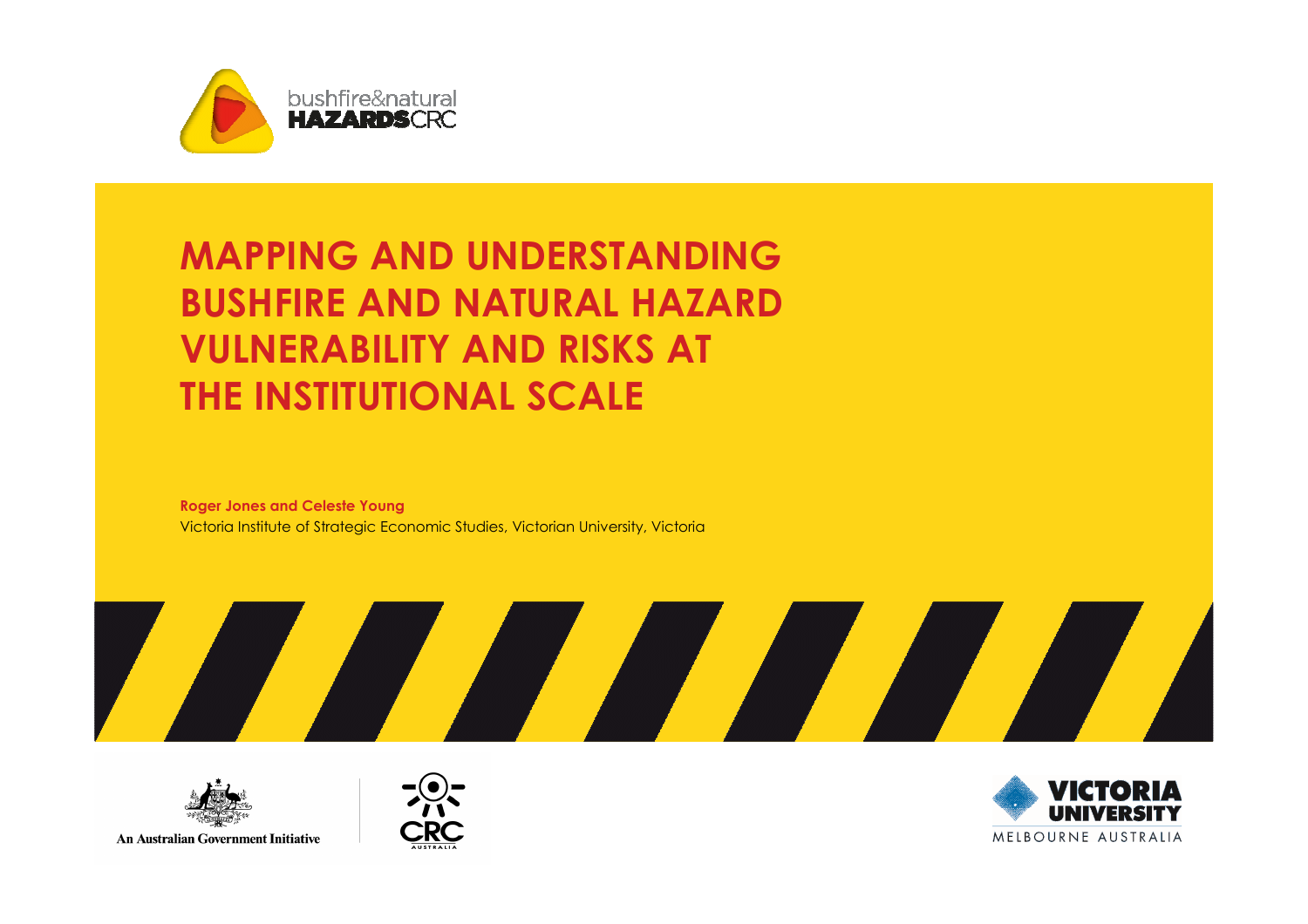### THE TEAM

#### Researchers

- 1) Roger Jones VU
- 2) Celeste Young VU
- 3) Kathleen Hurley VU
- 4) Peter Sheehan VU
- 5) Bruce Rasmussen VU

#### End Users

- 1) Pauline Cole DCSI SA
- 2) Holly Foster OFSC Vic
- 3) Colleen Ridge SES Tas
- 4) Patrick Schell, RFS NSW
- 5) Raelene Thompson AEMI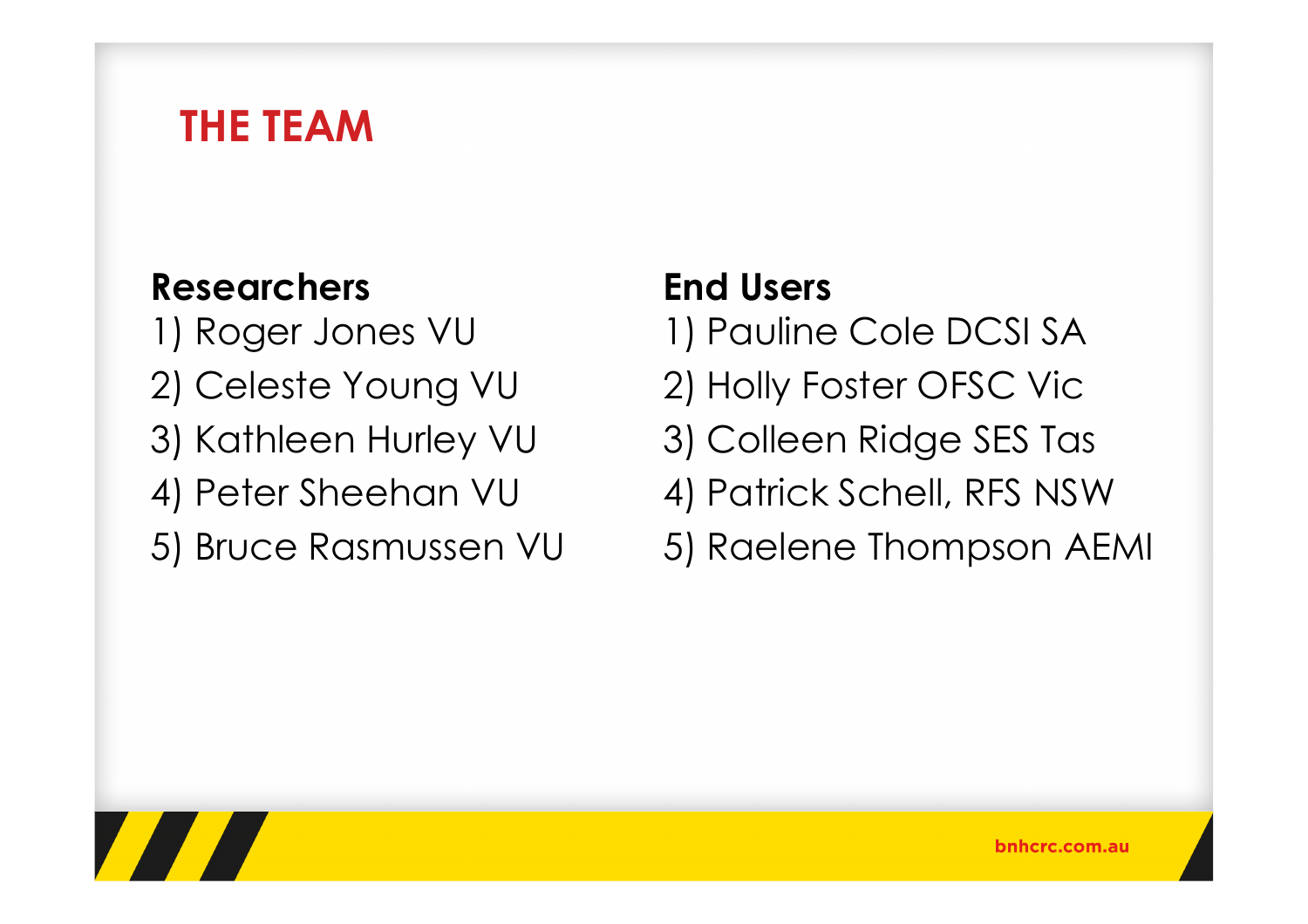

Develop an economic geography of values at risk at geographic and institutional scales

Its format will be developed with key stakeholders and include:

- the direct impacts of hazards
- indirect impacts on communities, their economy and environment, and
- the institutions responsible for managing those values.

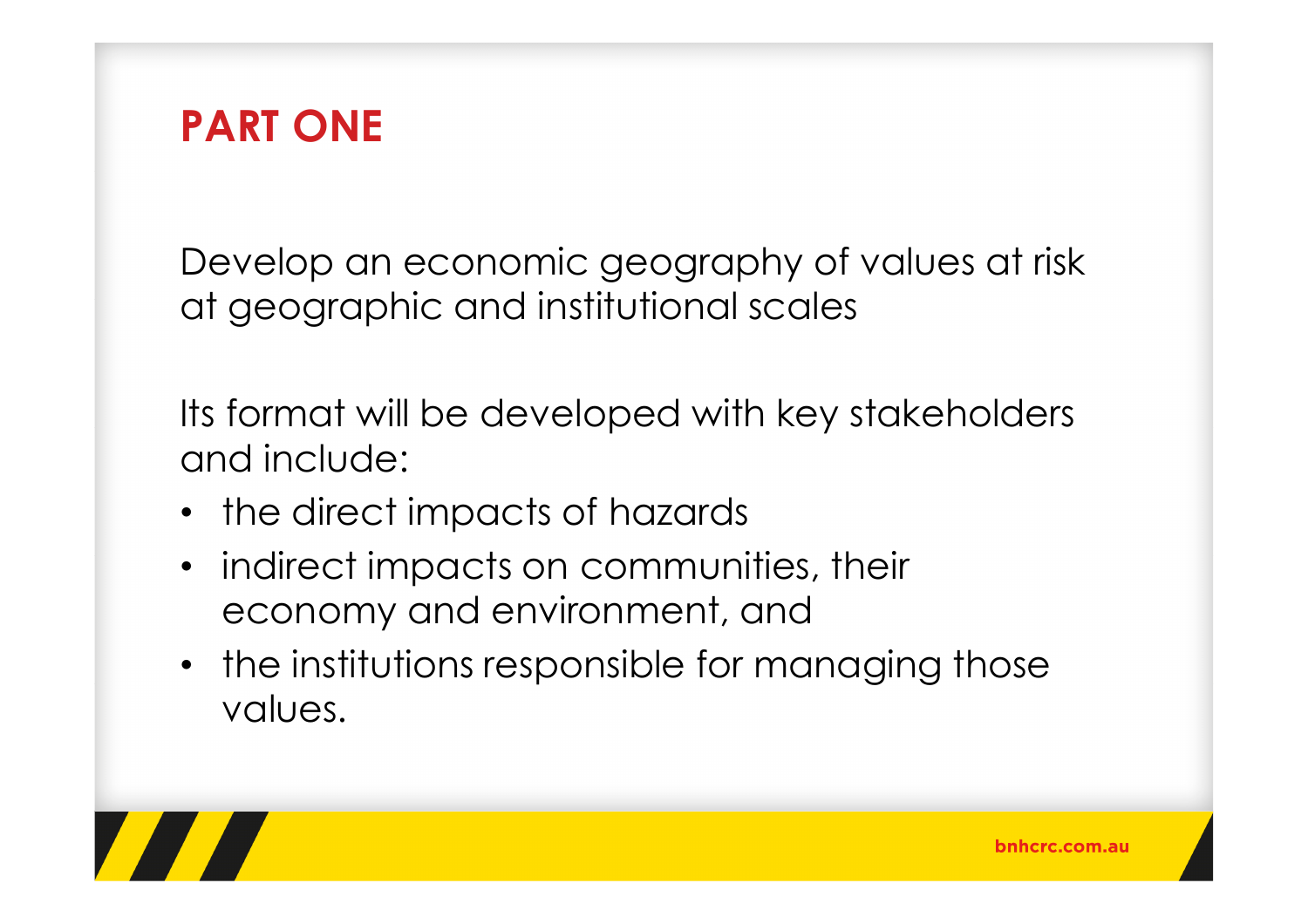# ECONOMIC GEOGRAPHY OF VALUES AT RISK

1) Direct values

2) Indirect and secondary values

3) Institutions and risk ownership

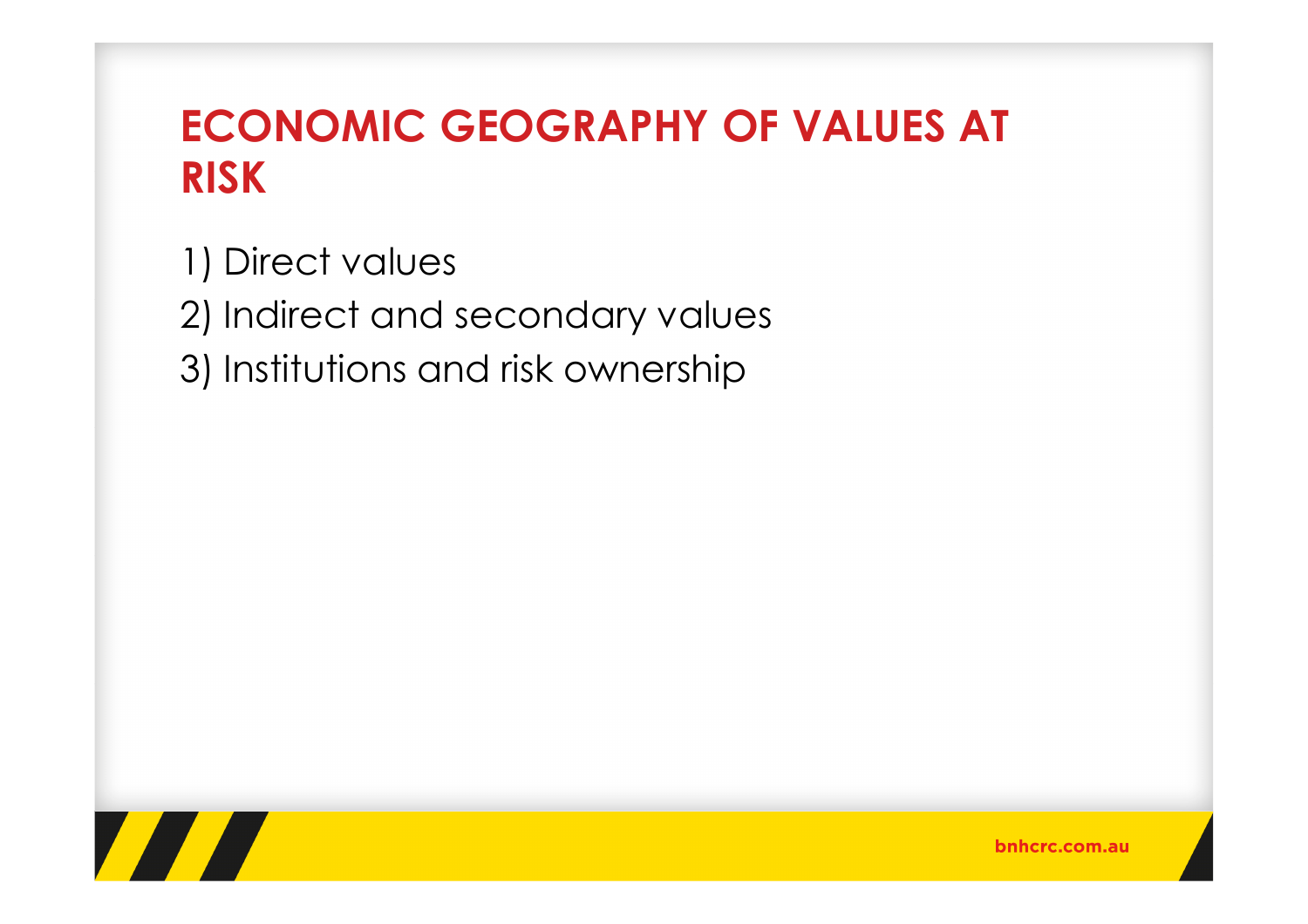